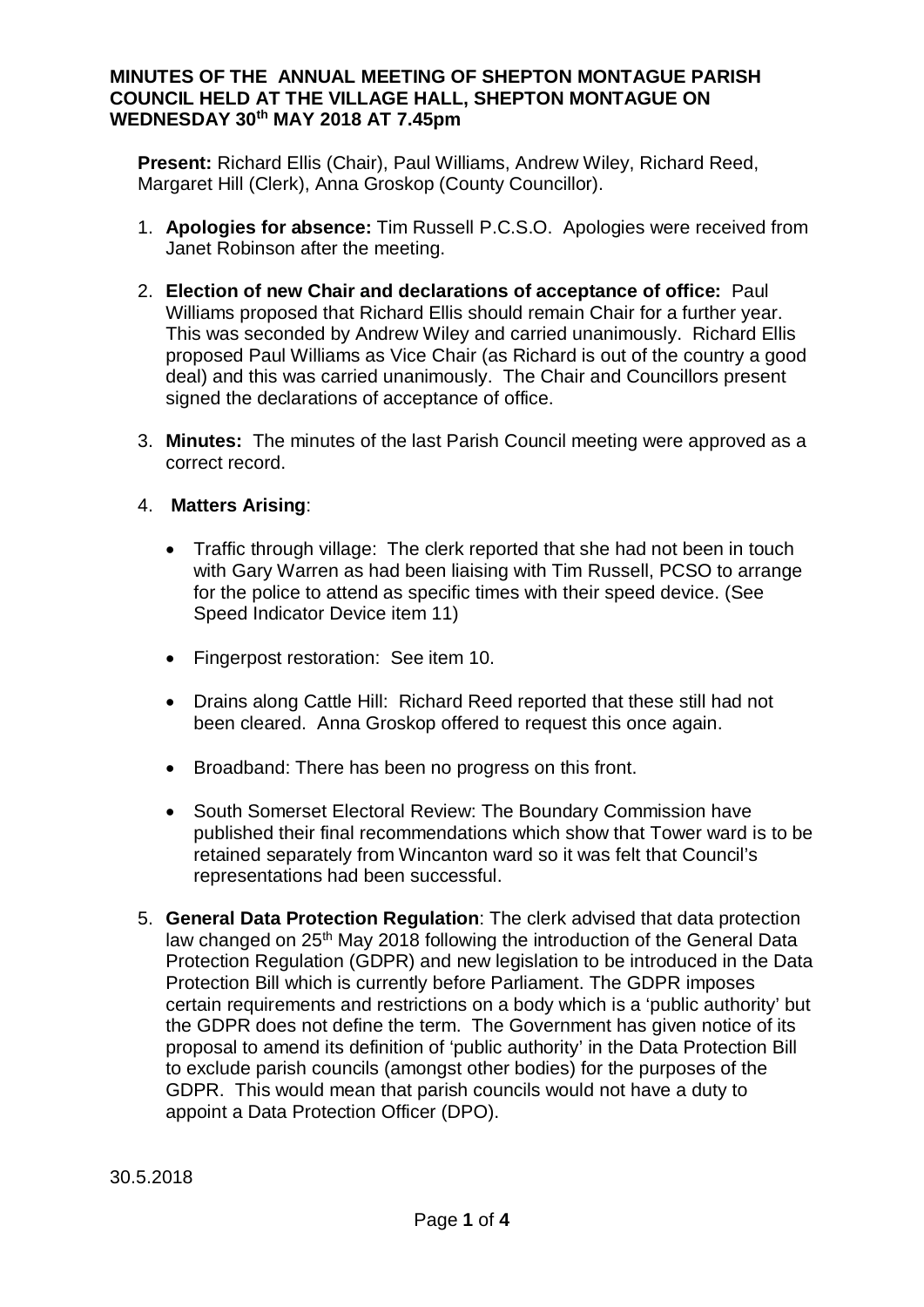However, this proposal does not change the fact that parish councils are 'data controllers' (as defined in the legislation) and as such are subject to the new data protection legislation and GDPR.

The clerk distributed a sheet produced by the Information Commissioner's Office giving guidance on the steps to be taken to ensure compliance with the GDPR and data protection legislation. This included the importance of documenting what personal data is held by the Parish Council, where it came from and who it is shared with, what format it is in and how long it is stored. Such an information audit had been carried out and documented by the clerk who reported that the only information kept is the electoral roll and information relating to planning applications.

The Parish Council's privacy notice requires updating to comply with GDPR requirements and needs to be published on the website. The clerk is in the process of updating the notice which has to include details of the lawful basis for processing personal data and information on individual's rights of access.

6. **Annual Governance and Accountability Return 2017 -2018 - Exemption** Under the new audit rules for this year, smaller authorities whose annual income and expenditure are below £25,000, and meet qualifying criteria, are exempt from sending the completed Annual Governance and Accountability Return (AGAR) to the external auditor. Instead the Certificate of Exemption is completed and returned to the external auditor and published on the website along with the AGAR. The Certificate of Exemption was duly completed and signed by the Chair and clerk (as Responsible Financial Officer).

# 7. **Risk assessment and approval of Annual Governance Statement:**

7.1 **Internal Audit:** Council considered the report of the Internal Audit which had been recently carried out by Jeanne Anwyll.

7.2 **Annual Governance Statement:** Council completed the Annual Governance Statement for 2017-18 and this was signed and dated by the Chair and the Clerk.

### 8. **Finance:**

8.1 **Approval of Accounting Statement for 2017-18:** Members approved the accounting statement and this was duly signed by the Chair and Clerk 8.2 **Renewal of Insurance 2018-19:** A cheque was signed in the sum of £257.60 being the renewal premium for insurance for the period 1.6.2018 to 31.5.2019.

9. **Planning application 18/01034/ADV: Display of 2 free standing nonilluminated advertisement signs for Dowdings Apple Juice and Cider. Land off crossroads adjacent to The Montague Inn.**

*Councillors were equally divided on their views concerning this application. Two councillors have no objection to the signs which are advertising a legitimate, local business.*

30.5.2018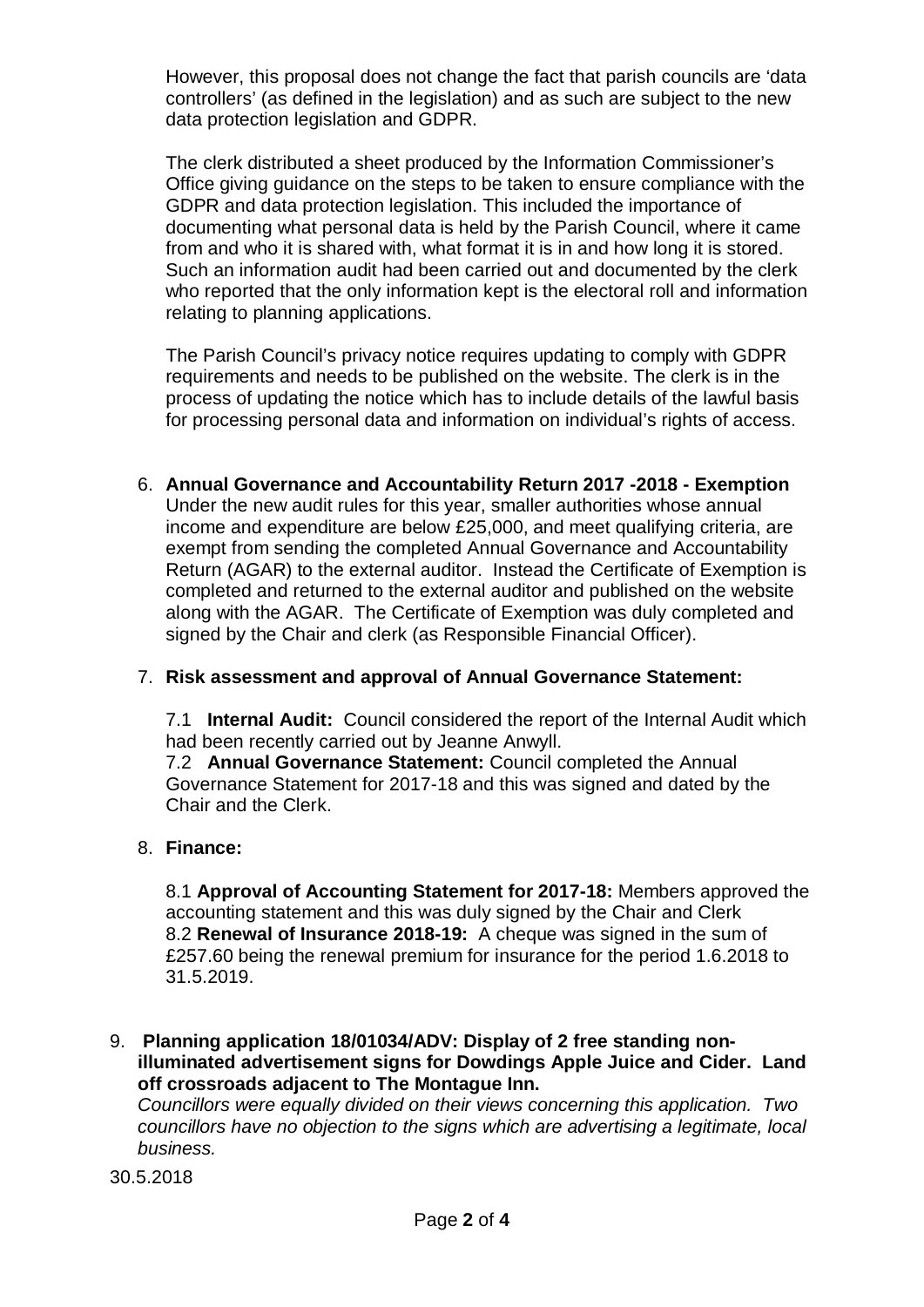*The following concerns were raised by the other two councillors and also by two local residents:*

- · *The proposed signs are over large and double sided and visually intrusive.*
- · *The signs are sited at the main cross roads which is the entrance to the village and an advertising board is not the welcome that residents would like visitors to have.*
- · *The siting of the signs may create confusion or detract from the public signage at the cross roads.*
- · *The signs will detract from the nearby fingerpost which is to be restored as part of the community project.*
- · *There are many small, local businesses in the parish (particularly lots of home/web-based businesses) and, if a precedent is set with this advertising sign, then a proliferation may result which would mar the village aesthetic.*

**Action**: It was resolved that the clerk return all these comments to Planning.

10. **Fingerpost Restoration Project:** Andrew Wiley reported that the Project App. could not be released until volunteers had attended the required training but had since been released.

 Paul Williams and John Hill had attended the training and Paul had since reported back to members what had been learned. This mainly involved Health and Safety issues and being advised what we are not allowed to do (e.g. we cannot work on any that are too close to the carriageway (nearest point to edge of road) - 0.5 metres for under 40mph roads and 1.2 metres for over 40mph roads. Works under these limits need to be carried out by suitably qualified persons. We need to advise SCC when we intend to carry out any works and provide before and after photos.

John Hill had already surveyed and photographed all the (fourteen) fingerposts in the parish and brought the details to the meeting. John said that some of the signs are in a very bad condition and have had pieces replaced but using the wrong materials. The question is therefore do we aim to restore them to their original state? Council needs to consider how this can be done, what it will cost and how the money is to be found. **Action:** Andrew will transfer the survey information into the app. **Action:** Andrew, Paul and John to convene to discuss what needs doing and what suitably qualified people are available to help do it.

11. **Speed Indicator Device:** Andrew had carried out further analysis of the data from the SID. This reiterated what he had found before which is that over half of the 350 vehicles passing through (one way) are speeding and that there are specific times when the worst offenders pass through the village (roughly 7am and 5pm with a further peak around 9pm). He said that most traffic is speeding but there is some very slow traffic which brings down the average, giving a false impression. The clerk had received an email from Tim Russell, PCSO, stating that if we let him know the main offending times then they could attend with their speed device and attempt to identify the vehicles.

**Action:** Clerk to advise Tim of the key times and days that Andrew's analysis has identified.

30.5.2018